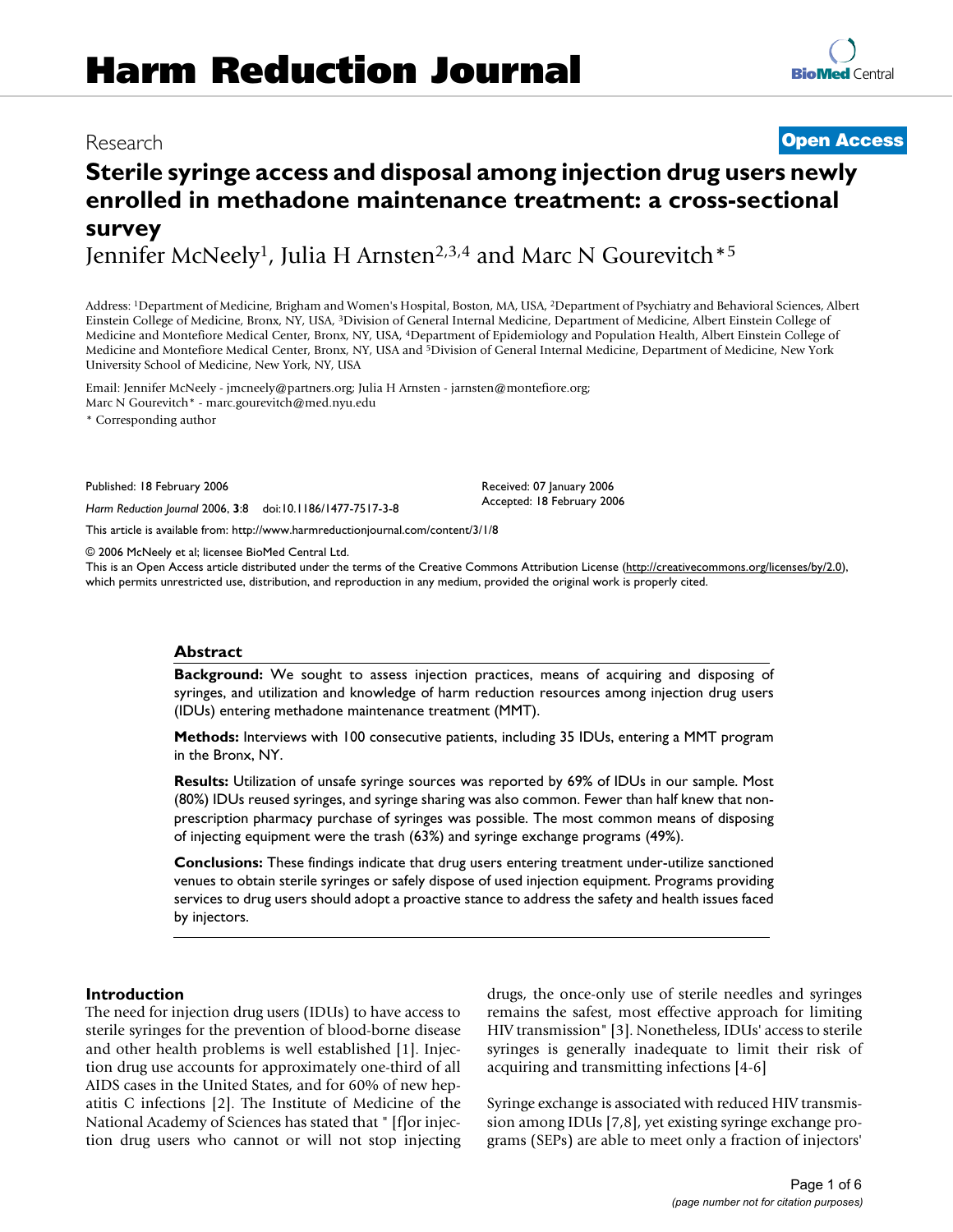need for sterile injection equipment [4]. To increase access to sterile syringes, New York State enacted the Expanded Syringe Access Program (ESAP) in 2001, which legalized pharmacy sale of syringes to adults without a prescription. This program provides a means for drug treatment and other health care providers to promote safer injecting practices to their drug using patients without providing syringes on-site. Yet ESAP, while a significant step forward, has been utilized only modestly, due in part to a ban on advertising and to slow uptake by service providers working with drug users [9].

Methadone maintenance treatment (MMT), because of its effectiveness in treating heroin dependence, is also associated with reduced risk for acquiring or transmitting HIV infection [10-12]. Yet while the majority of patients receiving methadone maintenance treatment cease using heroin, some continue to inject, particularly in the early months of treatment [13]. Others inject cocaine, a behavior that methadone influences minimally if at all [14,15].

Education about safer drug use ("harm reduction") and related interventions, including provision of sterile syringes, have not been accepted practice at most methadone maintenance treatment programs (MMTPs) in the United States. This reflects, in part, the highly regulated model of MMT that evolved in the United States well before the age of HIV/AIDS, as well as the strong focus on abstinence of many MMTPs [16,17]. The notion of offering methadone treatment along with access to sterile syringes seems discordant, or even contradictory, to many MMT staff. Finally, some MMT providers are concerned that acknowledgment of ongoing drug use among their patients might damage already shaky community and public relations. Together, these obstacles have hindered MMTPs from endorsing harm reduction interventions such as access to sterile injection equipment.

To determine the need and acceptability for an intervention at a MMT to facilitate sterile syringe access and safe disposal, we surveyed patients newly enrolled in methadone maintenance treatment to define their injecting behaviors and to assess their access to sterile syringes and their syringe disposal practices.

# **Methods**

This study was conducted at a single MMTP in the Bronx, NY, which serves as the intake site for a network of 8 additional MMTPs. Patients undergo comprehensive medical and psychosocial assessment and methadone induction, typically receiving care at this clinic for six months and attaining a stable methadone dose before being transferred to another site in the system for ongoing maintenance treatment. The average census of the intake clinic is 500 patients.

A 24-item survey was administered to all consecutive new entrants to the MMTP over a 3-month period in 2002– 2003, beginning 22 months after ESAP's implementation. Study eligibility criteria specified that, in addition to meeting the program's entry criteria ( $\geq 18$  years old;  $\geq 1$ year of opioid dependence; and at least one prior attempt at treatment or detoxification), participants must have been in treatment for more than 2 weeks and less than 2 months. To ensure that all study participants were just beginning methadone treatment, patients were excluded if they had transferred directly from another MMTP without a lapse in methadone treatment.

Patients were approached in the waiting area and asked to participate in the survey. Participation was voluntary, and no compensation was offered. The survey was administered in English or Spanish by one of us (JM), who read the questions and recorded patient responses. All information was self-reported. None of the responses were shared with the MMTP staff, and the interviewer was not part of the treatment team. Verbal informed consent was obtained from all participants, and the study was approved by the institutional review board of the Albert Einstein College of Medicine.

The survey included questions about injection history, sources of syringes, knowledge of and experiences with the ESAP program, methods of disposing of used injecting equipment, and self-reported viral hepatitis and HIV infection status. Subjects were asked to name all places at which they obtained syringes in the past 6 months, to specify their primary source of syringes, and to identify all methods used to dispose of used syringes in the past year. Participants' opinions as to whether MMTPs should distribute syringes or have sharps containers on-site were also solicited.

Patients who reported injecting drugs during the prior six months were designated "current IDUs" and were selected for analysis. Needle or syringe exchange programs, pharmacies, and medical providers were classified as "safe" sources of syringes. Street sellers, acquaintances (friend, relative, partner, spouse), shooting galleries, or needles found on the street were considered "unsafe" sources, since the sterility of syringes obtained from these sources is not assured. Frequency analyses were performed using SPSS (SPSS for Windows, Chicago, IL, 1999).

# **Results**

Of 108 patients meeting eligibility criteria, 4 (4%) left the program before being interviewed, and 4 (4%) declined to participate. Of the remaining 100 participants, 35 were current IDUs, and are the subject of this analysis.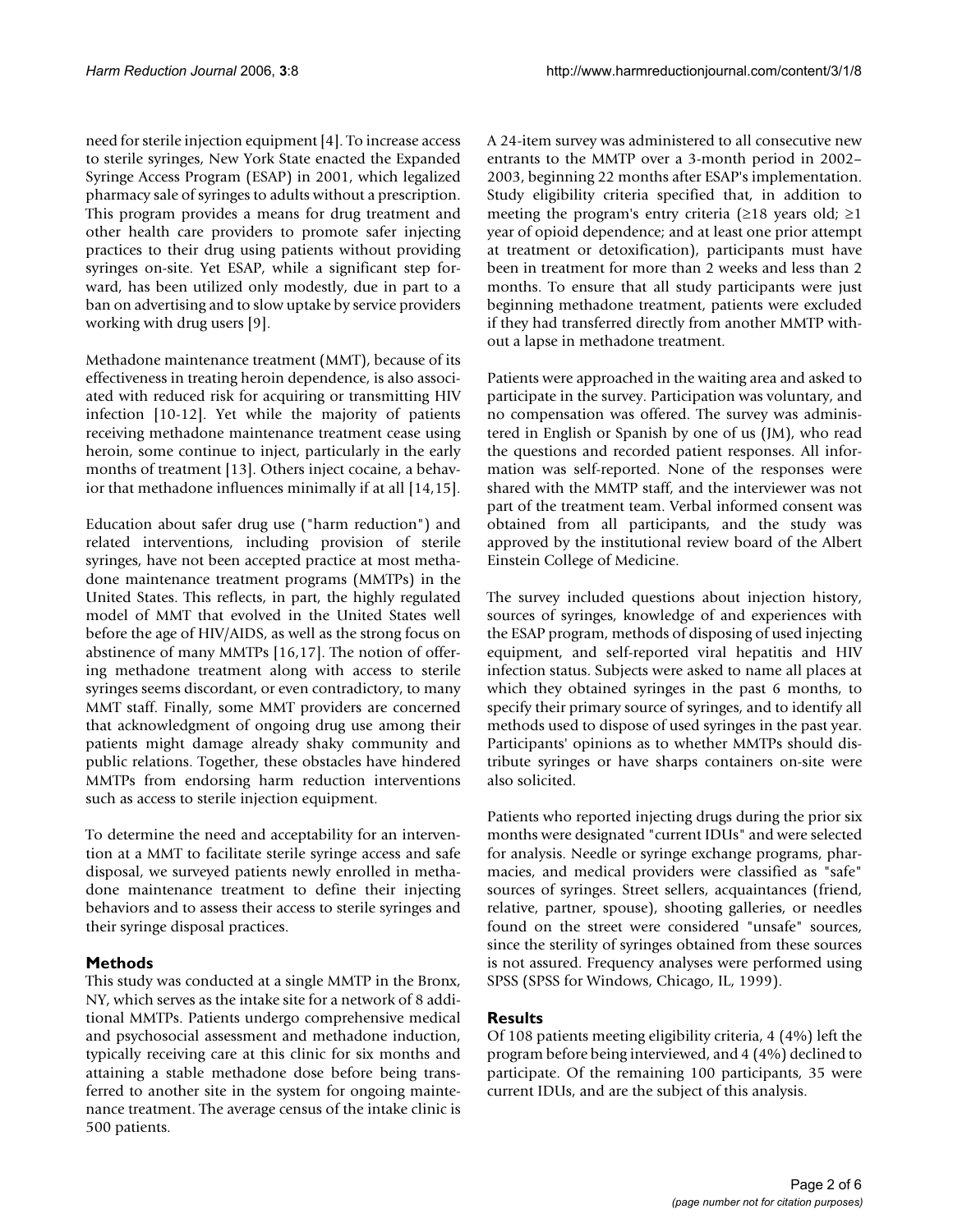| Characteristic            | Participants ( $n = 35$ )<br>No.(%) |  |
|---------------------------|-------------------------------------|--|
| Age,                      |                                     |  |
| mean (range)              | $38(19-61)$                         |  |
| <b>Sex</b>                |                                     |  |
| Men                       | 19(54.3)                            |  |
| <b>Ethnicity</b>          |                                     |  |
| Hispanic                  | 26 (74.3)                           |  |
| African American          | 5(14.3)                             |  |
| Caucasian                 | 4(11.4)                             |  |
| <b>HIV</b> positive*      | 11(31.4)                            |  |
| <b>HCV</b> positive*      | 24 (68.6)                           |  |
| Time in treatment         |                                     |  |
| 2-4 weeks                 | 33 (94.3)                           |  |
| 5-8 weeks                 | 2(0.6)                              |  |
| Recent injection drug use |                                     |  |
| Injected in past week     | 18(51.4%)                           |  |
| Injected in past month    | 28 (80.0%)                          |  |

| Table 1: Patient Demographics: Recent MMTP entrants who |  |
|---------------------------------------------------------|--|
| injected drugs in the past 6 months                     |  |

\*Self-reported

Study participants had a mean age of 38 years (range 19– 61), and the majority was male (Table 1). Seventy-four percent were Hispanic and 14% African American. Selfreported prevalence of HIV infection was 31%, and hepatitis C infection was reported by 69%. The majority of subjects (94%) were interviewed during the 3rd or 4th week of their participation in methadone treatment. Five interviews (14%) were administered in Spanish.

Among participants reporting injecting during the previous six months,  $51\%$  (n = 18) had injected in the past week, and an additional 29% ( $n = 10$ ) had injected in the past month, despite being enrolled in methadone treatment for the past several weeks. An additional 23 participants (from the original sample of 100) had a history of injection drug use, but had not injected in the past six months.

Current IDUs' sources of syringes during the prior 6 months are presented in Table 2. Though half (53%) used a primary syringe source that was "safe," utilization of unsafe sources was common. The majority (69%) of IDUs reported some utilization of unsafe sources, predominantly street sellers (including drug dealers and needle sellers). Friends, relatives, spouses, and partners were also commonly cited sources. Syringe exchange programs were heavily utilized, with 46% of participants reporting obtaining syringes from an exchange, and 40% citing exchanges as their primary syringe source. Pharmacies were a primary syringe source for only  $11\%$  (n = 4), but were utilized at least occasionally by an additional 20% (n = 7). During the past six months, 2 subjects reported having visited a shooting gallery, and 1 had used a syringe

| <b>Source</b>            | Utilized<br>No. (%) | <b>Primary source</b><br>No. (%) |
|--------------------------|---------------------|----------------------------------|
| Safe Sources             | 22(62.9)            | 18(52.9)                         |
| Syringe exchange program | 19 (45.7)           | 14(40.0)                         |
| Pharmacy                 | 11(31.4)            | 4(11.4)                          |
| Unsafe Sources           | 24 (68.6)           | 16(47.0)                         |
| Purchased on street      | 18(51.4)            | 8(22.9)                          |
| Friends/relatives        | 15 (42.9)           | 7(20.0)                          |
| Spouse/partner           | 10(28.6)            | (2.9)                            |
| Shooting gallery         | 2(5.7)              | 0                                |
| Found                    | (2.9)               | 0                                |

**Table 2: Sources of syringes in the past 6 months (n = 35)**

found on the street. None of these current IDUs had received syringes from a health care provider.

Measures of syringe access and availability are shown in Table 3. Most (80%) subjects stated that they typically reused syringes, and syringe sharing was common. Only 46% of these current IDUs knew that it was possible to buy syringes at a pharmacy without a prescription, and  $43\%$  (n = 15) had attempted to do so. Among those who tried buying syringes in a pharmacy, half reported having been refused sale on at least one occasion.

More than half (54%) of participants paid for syringes, at prices ranging up to two dollars for a single syringe. Those who reported pharmacies as their primary source of syringes paid less than one dollar per syringe (modal price less than \$0.50), while those who bought syringes primarily from street sellers paid fifty cents to two dollars per syringe (modal price \$2.00). Of those who named syringe exchange programs as their primary source of syringes, 38% (n = 5) typically traveled more than 20 minutes (or >10 blocks) to get syringes. No subject who named either pharmacies or street sellers as their primary source of syringes traveled this far.

Means of disposal of used syringes are shown in Figure 1. By far the most common disposal site was the regular trash. Most participants reported breaking the syringe tip before discarding, and 32% of those disposing in the trash reported placing their syringes in a container before throwing them away. The second most common means of disposal was the sharps container at a syringe exchange program, utilized by 49% of participants.

#### **Discussion**

Recent enrollees to MMT who continue to inject drugs often utilize unsafe means of obtaining and disposing of syringes. Though MMT is effective at reducing and eliminating heroin use, some patients continue to inject illicit drugs during treatment [13-15]. Because of their emphasis on eliminating drug use, MMTPs traditionally have not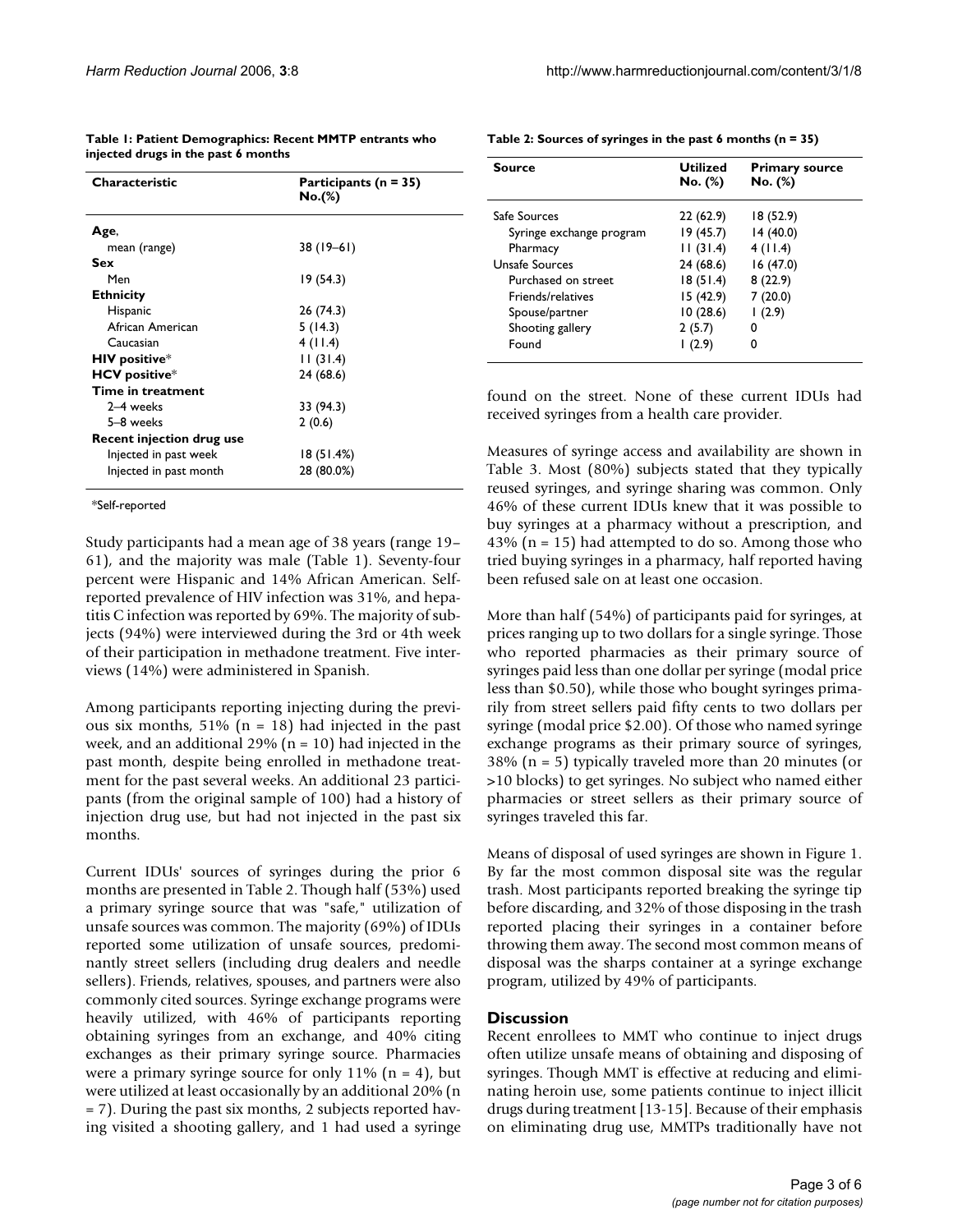| Question                                                                                                      | Participants (n = 35)<br>No. (%)       |
|---------------------------------------------------------------------------------------------------------------|----------------------------------------|
| How many times do you usually use a syringe?                                                                  |                                        |
|                                                                                                               | 7(20.0)                                |
| $2 - 5$                                                                                                       | 23(65.7)                               |
| >5                                                                                                            | 5(14.3)                                |
| Have you shared syringes in the past 6 months?                                                                |                                        |
| Yes                                                                                                           | 14(40.0)                               |
| No                                                                                                            | 21(60.0)                               |
| How much do you usually pay for a syringe?                                                                    |                                        |
| \$0                                                                                                           | 16(45.7)                               |
| $<$ \$1                                                                                                       | 7(20.0)                                |
| \$1                                                                                                           | 4(11.4)                                |
| \$2                                                                                                           | 8(22.8)                                |
| Have you ever used a needle exchange program?                                                                 |                                        |
| Yes                                                                                                           | 22(62.9)                               |
| No                                                                                                            | 13(37.1)                               |
| Are you aware of ESAP, or do you know that adults can buy syringes in the pharmacy without a<br>prescription? |                                        |
| Yes                                                                                                           | 16(45.7)                               |
| No                                                                                                            | 19 (54.3)                              |
| Have you tried to purchase syringes in pharmacy since January 2001?                                           |                                        |
| Yes                                                                                                           | 15(42.9)                               |
| No                                                                                                            | 20(57.1)                               |
| Have you tried to buy syringes in a pharmacy and been refused since January 2001?                             |                                        |
| Yes                                                                                                           | 7 (50.0% of those attempting purchase) |
| No                                                                                                            | 7 (50.0% of those attempting purchase) |

#### **Table 3: Measures of syringe access and availability**

focused on harm reduction, nor explicitly supported safer injection practices among patients who continue to inject. Yet elimination of drug use is not an immediately attainable goal for many patients, whose risk of acquiring and transmitting infections and of other injection-related harm persists despite participation in drug treatment. Our data make clear the need for increased attention to safer injecting practices for IDUs recently enrolled in MMTP, and suggest that treatment programs should play a more proactive role in promoting safe syringe use and disposal.



**Figure 1** Location of syringe disposal ( $n = 35$ ). Our data suggest that even for IDUs residing in an urban setting rich in syringe exchange programs, with over 100 pharmacies registered to sell syringes, access to safe syringes and proper disposal is inadequate. Forty percent (40%) of IDUs reported sharing syringes in the past 6 months, and only one in five was able to use a new syringe for each injection. Though very high-risk sources such as shooting galleries and found syringes were avoided by most participants, even low-level use of such sources is highly problematic, given the considerable risk of disease transmission. The rate of syringe sharing in our sample is similar to that reported in a study of IDUs in New York City in 1996–1997, which documented "receptive" and "distributive" sharing rates of 24% and 19%, respectively [18]. Though substantial geographic and temporal variation exists in drug injectors' access to SEPs and other sources of sterile injection equipment in the United States [19-26], our data are consistent with the findings of investigators in a range of locations that efforts to ensure adequate community-level access are generally insufficient to meet the demand [3-6].

Over-the-counter syringe purchase in pharmacies (the ESAP program) has been an important initiative to increase access to safe injection equipment for injectors in New York State. The fact that many of the injectors in our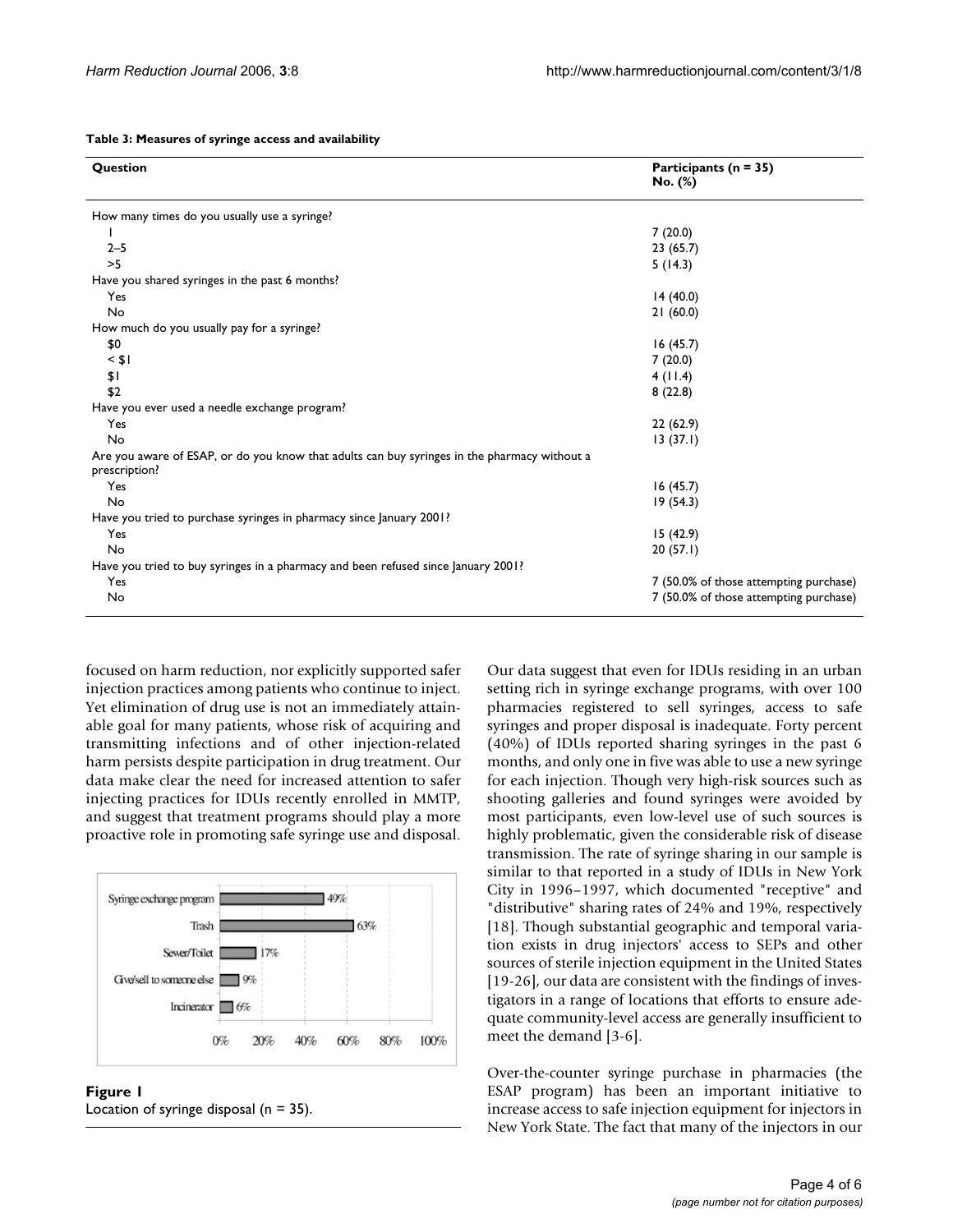sample had used pharmacies to buy syringes is testimony to the success of the ESAP program. Further work remains, however, to optimize its impact. Though ESAP was implemented almost two years prior to our interviews, most IDUs were not aware of its essential benefit; that they could purchase syringes at pharmacies without a prescription. Utilization rates in our treatment population are not dissimilar from those reported among IDUs in Harlem and the South Bronx, according to an independent evaluation of the ESAP program [9]. This evaluation also suggested that African American and Hispanic IDUs (the majority of our study population) are much less likely to report pharmacy purchase. Significantly greater community outreach regarding the ESAP program is clearly indicated.

Pharmacy refusal to sell syringes was commonly experienced by study participants. While 43% of our participants had attempted to purchase syringes at a pharmacy since the implementation of ESAP, only 31% reported succeeding. Refusals to sell syringes were documented in the first year of ESAP by Finkelstein et al., who found that 31% of New York City pharmacists and 67% of those in the Bronx declined to sell syringes despite being registered ESAP providers [27].

Syringe exchange programs were a major source of syringes for our participants, but IDUs who relied on them as the primary source of syringes reported traveling much farther to get syringes than those who used other sources. SEPs also have limited hours for syringe exchange, which may be an additional hardship, relative to pharmacy sale, for some users. Participants who utilized syringe exchange programs were more likely to use them as their primary source of syringes, while pharmacy purchasers were more likely to use the pharmacy as a secondary or supplemental source. This might reflect the fact that syringes are free at syringe exchange programs, and that IDUs are taking advantage of the other services (meals, caseworkers, support groups, acupuncture, etc.) offered at SEPs. It may also be that IDUs have other reasons to feel less comfortable purchasing syringes in a pharmacy, including reluctance to reveal themselves as drug users, fear of discrimination, and concerns regarding stigmatization or refusal of sale by the pharmacist.

Our finding that regular trash is the most commonly cited syringe disposal site points starkly to the need for improved systems for safe syringe disposal. Disincentives for IDUs to carry syringes to a safer disposal location include fear of arrest or harassment by the police, and of being identified as a drug user [28,29]. Yet nearly half of current IDUs reported disposing of syringes at a syringe exchange program at least once in the past year, suggesting that innovative strategies for community-based disposal may have positive results.

Our study has several limitations. The size of our sample of current IDUs was modest. The proportion of IDUs in our sample of consecutive treatment entrants is consistent with current trends in New York City [30]. We sampled participants at a single South Bronx MMTP. However, since this research site is the intake program for a large network of methadone programs, it draws patients from throughout the Bronx and, to a lesser extent, other areas of New York City. This MMTP thus has a high proportion of patients in their first months of methadone treatment, a subgroup for whom our findings are especially applicable. Selection bias was minimized by enrolling consecutive patients and by the high response rate. Although we used self-report data, and thus may have underestimated the prevalence of disease and of injecting and other risky behaviors, other studies of IDUs have demonstrated good reliability using similar questions [31,32].

Our findings suggest that drug treatment programs serving injectors should more actively address the safety and health issues associated with injection drug use. Thoughtful education of patients, staff and communities may be needed to help drug treatment and harm reduction providers recognize their common ground. As a significant number of patients continue to inject during the early phase of methadone maintenance treatment, injectors receiving services in this setting should not be excluded from complementary efforts to minimize injectionrelated harm.

To address these issues successfully, drug treatment programs might offer education, sterile syringe access, and syringe disposal through a combination of on-site services and referral to community-based providers. By legalizing pharmacy purchase of syringes, ESAP and similar programs provide an opportunity for providers of drug treatment and health care services to promote healthprotecting behaviors to patients who continue to inject. Innovative strategies to enhance access to sterile syringes and foster safe syringe disposal for MMTP participants who continue to inject merit vigorous exploration.

# **Competing interests**

The author(s) declare that they have no competing interests.

# **Acknowledgements**

The authors would like to thank Dr. Bridget Martell and Dr. John Langrod for their assistance with this research.

At the time that this study was conducted, Jennifer McNeely was a student at Albert Einstein College of Medicine, which provided some support for